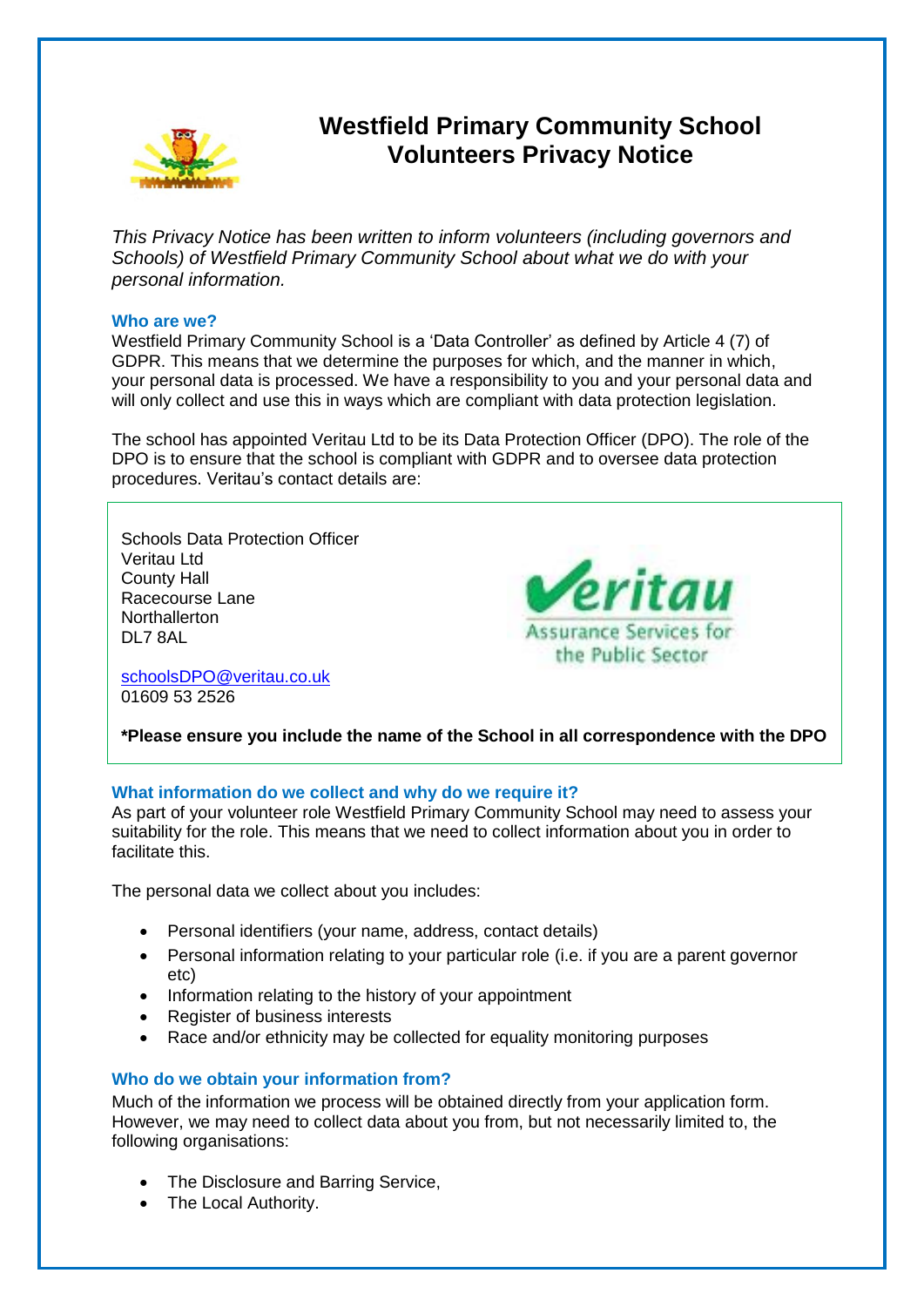## **Who do we share your personal data with?**

Your information will only be made available to those who need it to do their job in relation to your role as a volunteer. This includes the relevant administrative staff.

We will share your information with the following organisations:

- Disclosure and barring service to conduct criminal record checks, if applicable
- Department for Education
- Local Authority

## **How long do we keep your personal data for?**

The school will keep your data in line with our Information Policy. Most of the information we process about you will be determined by statutory obligations. Any personal information which we are not required by law to retain will only be kept for as long as is necessary to fulfil our organisational needs.

## **Do you transfer my data outside of the UK?**

Generally the information that the school holds is all held within the UK. However, some information may be held on computer servers which are held outside of the UK. We will take all reasonable steps to ensure your data is not processed in a country that is not seen as 'safe' by the UK government. If we do need to send your data out of the European Economic Area it will ensure it has extra protection from loss or unauthorised access.

## **What is our lawful basis for processing your personal data?**

The School processes your personal data and special category data based on its legal responsibilities to:

- Safeguard pupils it has responsibility for,
- Maintain adequate health and safety standards,
- Monitor equality and diversity at our school.

The School relies on Article 6(1)(c) and Article 9(2)(b) of the GDPR to process your personal and special category data.

#### **What rights do you have over your data?**

Under GDPR, individuals have the following rights in relation to the processing of their personal data:

- to be informed about how we process your personal data. This notice fulfils this obligation
- to request access to your personal data that we hold, and be provided with a copy of it
- to request that your personal data is amended if inaccurate or incomplete
- to request that your personal data is erased where there is no compelling reason for its continued processing
- to request that the processing of your personal data is restricted
- to object to your personal data being processed

If you have any concerns about the way we have handled your personal data or would like any further information, then please contact our DPO on the address provided above.